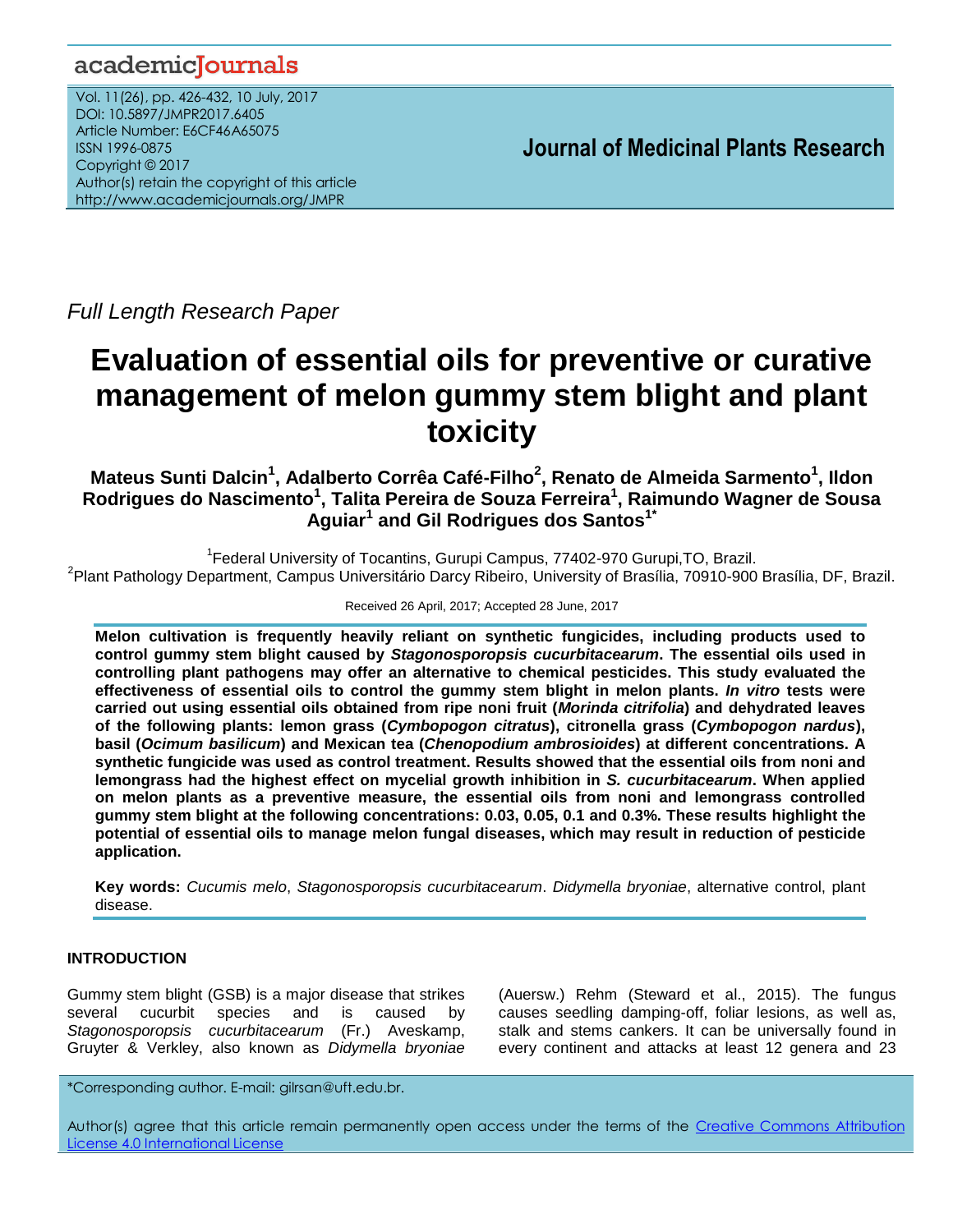species of cucurbit plants (Keinath, 2011), including some of the most popular crops grown in Brazil, such as watermelon, *Citrullus lanatus*, (Thunb.) Matsum. & Nakai and melon (*Cucumis melo* L).

Growers have considered synthetic fungicides to control cucurbit diseases. However, in addition to environmental pollution and contamination of consumable products, several cases of resistance to the main active fungicides on the market have been reported for GSB (Thomas et al., 2012; Keinath, 2013). Thus, there is a need for alternative control measures, such as dry season cultivation, thus avoiding environmental conditions favorable to the disease. According to Santos et al. (2011), leaf wetness, high relative humidity and temperatures between 20 and 30°C favor the development of the pathogen. Other methods of reducing the damage caused by GSB, include the use of partial genetic resistance (Santos et al., 2009) and biocontrol (Zhao et al., 2012).

Plant essential oils have been in use around the world mainly as insect repellents (Isman, 2000). More recently, their effect on the control of plant pathogens has aroused the interest of a number of researchers. For example, Guimarães et al. (2011) confirmed the inhibition of *Alternaria alternata in vitro* by the essential oil of lemon grass (*Cymbopogon citratus* (DC.) Stapf) and Aguiar et al. (2014) demonstrated the fungitoxic potential of eucalyptus essential oils (*Corymbia citriodora* (Hook.) K.D. Hill & L.A.S. Johnson) and citronella grass (*Cymbopogon nardus* (L.) Rendle) in the *in vitro* control of *Pyricularia grisea*, *Aspergillus* spp. and *Colletotrichum musae*. In another study, Hussain et al. (2008) described how basil oil (*Ocimum basilicum* L.) showed fungitoxic activity on *Aspergillus niger, Mucor mucedo, Fusarium solani, Botryodiplodia theobromae* and *Rhizopus solani.*

This study describes the effectiveness of the application of essential oils of noni fruit (*Morinda citrifolia* L.), lemon grass, citronella, basil and mastruz (*Chenopodium ambrosioides* L.) in the control of *S. cucurbitacearum* and of the gummy stem blight disease in melon plants.

#### **MATERIALS AND METHODS**

The study was carried out at the Phytopathology Laboratory of the Federal University of Tocantins, Gurupi campus as follows: one isolate of *S. cucurbitacearum* was taken from naturally infected melon plants in the municipality of Gurupi, TO. The identity of the isolate was confirmed by using the primers D7S (Koch and Utkhede, 2002) and UNLO28S22 (Bakkeren et al. 2000), which amplified 535 bp fragments of *S. cucurbitacearum*, in accordance with Gasparotto et al. (2011).

#### **Securing the essential oils**

The essential oils obtained from ripe noni fruit and the dehydrated leaves of lemon grass, citronella grass, basil and mastruz were extracted by the hydro distillation method, which consists of

depositing 0.02 kg of material for extraction in 500 ml of distilled water for a period of two hours in a *Clevenger apparatus* (1928). At the end of the extraction period, the essential oils were collected in the form of supernatant, stored in amber flasks, identified, and finally kept at 4°C until the bioassay was implanted (Seixas et al., 2012, adapted).

#### **Identification and quantification of the chemical constituents of essential oils**

Qualitative analyses of the essential oils were carried out by gas chromatography coupled to GC-MS mass spectrometry. The constituents were identified by comparing their spectral profiles with those in the databases of the 229 Nist and Wiley libraries. Compounds had their identities confirmed by comparing their calculated retention indices with those found in Nist (2015) and in the literature (Adams, 2007). The retention index of a component is a number, obtained by interpolation, which links the retention time of the component under study to the retention time of two standards (usually hydrocarbons) eluted before and after the peak of the compound examined (Inczedy et al., 1998).

The quantification of compound contents, expressed as a percentage based on the normalization of areas, was obtained by gas chromatography and Shimadzu GC-2010 flame ionization detector (DIC).

#### *In vitro* **mycelial growth inhibition tests**

*In vitro* bioassays were carried out on Petri dishes (70 mm diameter) by testing different concentrations of essential oils (0.0, 0.1, 0.5, 1.0, 1.5, 2.0, 2.5, 3.0, 3.5, 4.0, 4.5 and 5.0%) and were compared with the synthetic fungicide Methyl Thiophanate + Chlorothalonil at 2000 ppm (Cerconil®), which served as a control treatment. A completely randomized experimental design was used in a factorial scheme, with four replications over five evaluation periods (2, 4, 6, 8 and 10 days of incubation). Each plate with an oil combination of X concentration was considered an experimental unit.

The different essential oil concentrations were diluted in a sterile water solution added to Tween 80 (1.0%). Subsequently, 100 µl of the different concentrations were scattered on the surface of the BDA culture medium with the aid of a Drigalsky loop. Next, in the center of each plate, a disk (4 mm) containing mycelium of *S. cucurbitacearum* was placed. The plates were sealed, identified and kept in an incubation chamber at 25°C for ten days and a 12 h photoperiod.

The evaluation consisted of measuring the mean diameter of the colonies in two diametrically opposed directions, at regular intervals of 48 h. From the values obtained of the mean diameter of the fungus, the mycelial growth rate index (MGVI) was calculated, using the formula described by Maia et al. (2011). Regression equations of mycelial growth in cm vs. time period in days were also calculated.

#### **Phytotoxicity tests in melon plants**

Phytotoxicity tests were performed applying the essential oils of noni fruit and lemon grass to melon plant at five concentration levels (0.1, 0.5, 1.0, 1.5 and 2.0% v/v). Two controls were used: one with the application of distilled water only and the other with a distilled water solution mixed with Tween 80.

Aliquots of essential oils were added to a stock solution of Tween 80 (1.0%), to obtain the different concentration levels, duly homogenized in a laboratory stirrer. Melon plants cv. Eldorado 300<sup>®</sup> were sprayed with 10 mL of essential oil solutions using a hand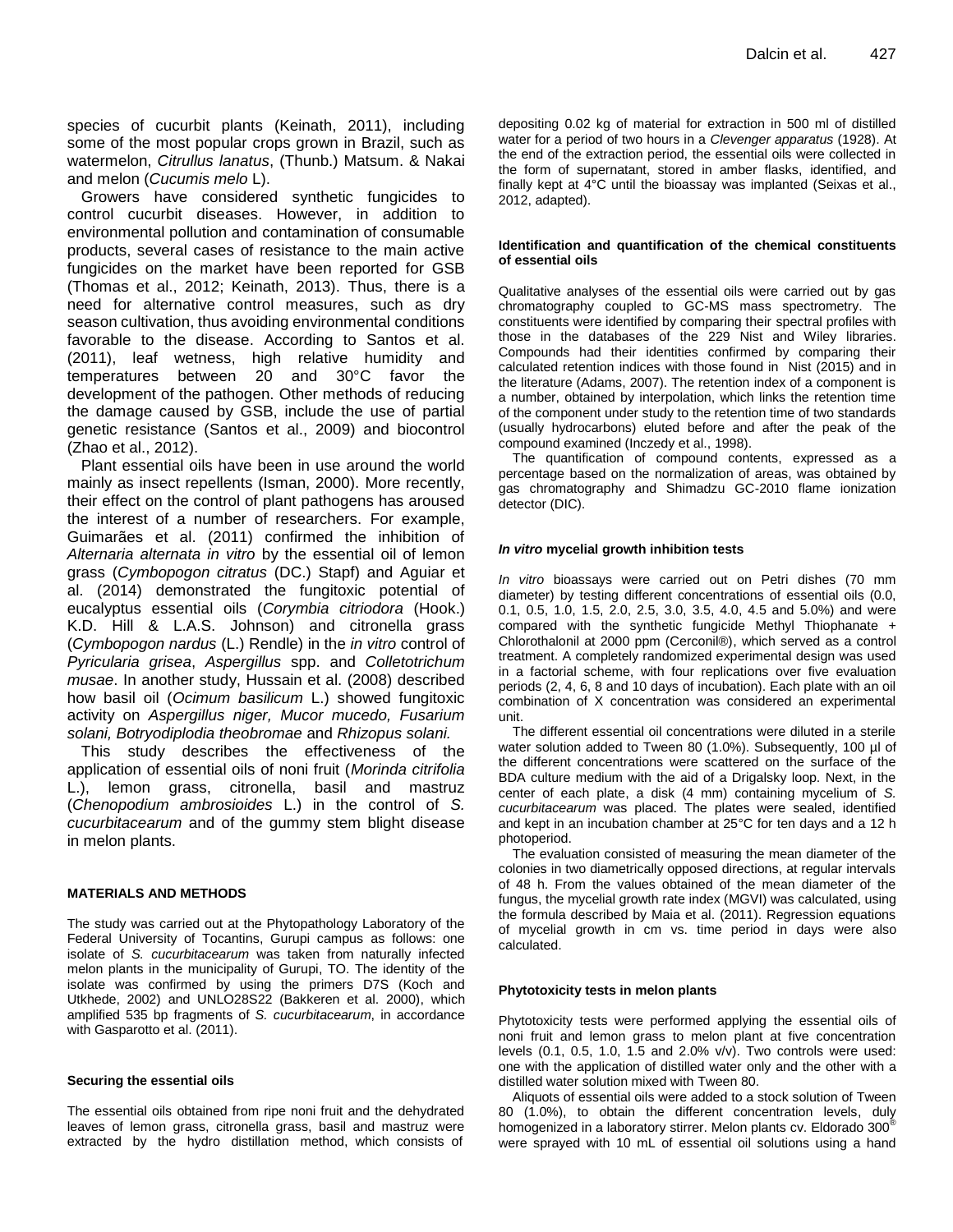| Noni fruit oil<br><b>Concentration</b> |                     |                          |                   | Lemon grass oil ** |       |                    |  |
|----------------------------------------|---------------------|--------------------------|-------------------|--------------------|-------|--------------------|--|
| <b>levels</b>                          | Regression equation | $R^2$<br>MGVI*           |                   | Regression index   | $R^2$ | MGVI*              |  |
| Fungicide <sup>a</sup>                 | $v = 8.8x + 0.9$    | 1.00                     | $10.5^{\circ}$    | $v = 8.7x + 0.9$   | 1.0   | $10.5^{\text{t}}$  |  |
| $0.0\%$                                | $v=8.7x+21.1$       | 0.8                      | 18.8 <sup>a</sup> | $y=11.7x+21.9$     | 0.9   | $22.0^a$           |  |
| 0.1%                                   | $v=12.1x+17$        | 0.8                      | $20.1^a$          | $v=13.1x+17.7$     | 0.8   | $21.2^a$           |  |
| 0.5%                                   | $v=12.1x+8.5$       | 0.78                     | $16.2^{b}$        | $v = 14.3x + 10$   | 0.9   | $19.3^{b}$         |  |
| 1.0%                                   | ۰                   | ٠                        | ٠                 | $v=16.1x+2.8$      | 0.9   | $17.5^{\circ}$     |  |
| 1.5%                                   | ٠                   | $\overline{\phantom{a}}$ | ۰                 | $v=19.4x-13.2$     | 0.9   | 13.2 <sub>d</sub>  |  |
| 2.0%                                   | ٠                   | ۰                        | ٠                 | $v=19.5x-14.8$     | 0.9   | 12.3 <sup>de</sup> |  |
| 2.5%                                   | ٠                   | ٠                        | ۰                 | $v = 20.6x - 22.0$ | 0.9   | 10.9 <sup>ef</sup> |  |
| 3.0%                                   | -                   | $\overline{\phantom{a}}$ |                   | $v = 18.8x - 21$   | 1.0   | $10.1^{\dagger}$   |  |

**Table 1.** Regression equations plotting of mycelial growth in cm vs. time in days and mycelial growth velocity index (MGVI) for *Stagnosporopsis cucurbitacearum,* subjected to increasing concentrations of essential oils of noni fruit (*Morinda citrifolia*), lemon grass (*Cymbopogon citratus*), and fungicide, evaluated up to the tenth day of incubation. Gurupi, UFT, 2015.

**<sup>a</sup>**Methyl Thiophanate + Chlorothalonil at 2000 ppm. \*Means and days followed by the same letter in the column by each oil type, do not differ from each other according to Tukey test at 5% probability. \*\*Mycelial growth completely inhibited starting at the 3.5% concentration level.

spray. The plants were then kept in the laboratory at 25°C for 24 h. Phytotoxicity was estimated based on scales adapted from Dequech et al. (2008), Freitas et al. (2009) and Cogliatti et al. (2011): 0% = absence of phytotoxicity; 1 - 25% = mild leaf necrosis or mild chlorosis of the plant; 26 - 50% = moderate leaf necrosis or moderate chlorosis of the plant; 51 - 75% = high leaf necrosis or high chlorosis of the plant; 76 - 100% = wilt and dryness of the plant.

#### **Preventive and curative control tests on melon plant**

Following the results of the phytotoxicity tests, the concentrations of essential oils of noni fruit and lemongrass were suitably adjusted for testing the controllability of GSB in melon plants cv. Eldorado 300® , in preventive and curative applications. Six different concentrations at graduated levels (0.03, 0.05, 0.1, 0.3, 0.5 and 0.75% v/v) were prepared in the same manner as described above, in addition to treatment with the fungicide Methyl Thiophanate + Chlorothalonil at 2000 ppm (Cerconil<sup>®</sup>) and a control with distilled water only.

A conidial solution of *S. cucurbitacearum* was prepared by adding 20 mL of distilled water to fungal colonies growing in PDA medium. Conidia were then removed using a soft-bristle brush. The solution was filtered through gauze and the conidia quantified in a Neubauer chamber, adjusting the concentration to 10<sup>6</sup> conidia mL<sup>-1</sup> before inoculation to the melon plants.

The evaluation of the effect of preventive application of the different concentrations of essential oils was carried out by manually spraying plants at the growth stage of two well-defined fully expanded leaves (20 days after planting). Once the essential oil solution had dried (*c*. 2 h after the application), the pathogen was inoculated to the leaves and the plants were kept in a humid and dark chamber for 48 h. Subsequently, the melon plants were transferred to a natural environment with temperatures ranging from 26 to 34°C for four more days. The severity of the disease was assessed four days after inoculation, using the scale adopted by Santos et al. (2005) where  $0 =$  healthy plant;  $1 =$  less than 1% of diseased leaf area;  $3 = 1$  to 5% of diseased leaf area;  $5 = 6$  to 25% of diseased leaf area;  $7 = 26$  to 50% of diseased leaf area;  $9 =$ more than 50% of diseased leaf area.

To verify the curative effect of the essential oils, plants of the same age described in the previous experiment were first inoculated with 10 mL of conidia solution at a concentration of  $10^6$ conídia mL<sup>-1</sup> and kept in a dark, humid chamber for 48 h. After five days, the presence of lesions characteristic of GSB in the leaves was confirmed, after the application of different concentrations of essential oils. Disease severity assessments were made following the methodology prescribed for preventive control.

The *in vitro* data of mycelial growth as a function of essential oil dosage, phytotoxicity and *in vivo* effect to the melon plants were evaluated by analysis of variance, and divergence of means by Tukey test, as well as regression analysis. The quality of fit of the regression equations was evaluated to determine whether coefficients had 1 or 5% probability.

# **RESULTS**

#### *In vitro* **mycelial growth inhibition tests**

The results of the mycelial growth tests of *S. cucurbitacearum* at different essential oils concentrations are shown separately for noni fruit and lemon grass (Table 1) and citronella grass, basil and mastruz (Table 2).

Starting at the 0.5% dosage level, there was inhibition of mycelial growth by noni fruit essential oil, rising to total inhibition of fungus growth at concentrations of 1% and above (Table 1). The reading of the mycelial growth index (MGVI) was also significantly reduced at the 0.5% level (Table 1). There is little information on noni fruit essential oil in terms of antifungal activities.

Lemon grass presented an inhibitory effect on mycelial growth in *S. cucurbitacearum* starting at the 3.5% concentration level, where total inhibition of fungal development was observed (data not shown). From the 2.5% concentration level upwards, the inhibition measured by the MGVI was equivalent to the inhibition produced by the synthetic fungicide (Table 1). On the tenth day of incubation, the fungus almost reached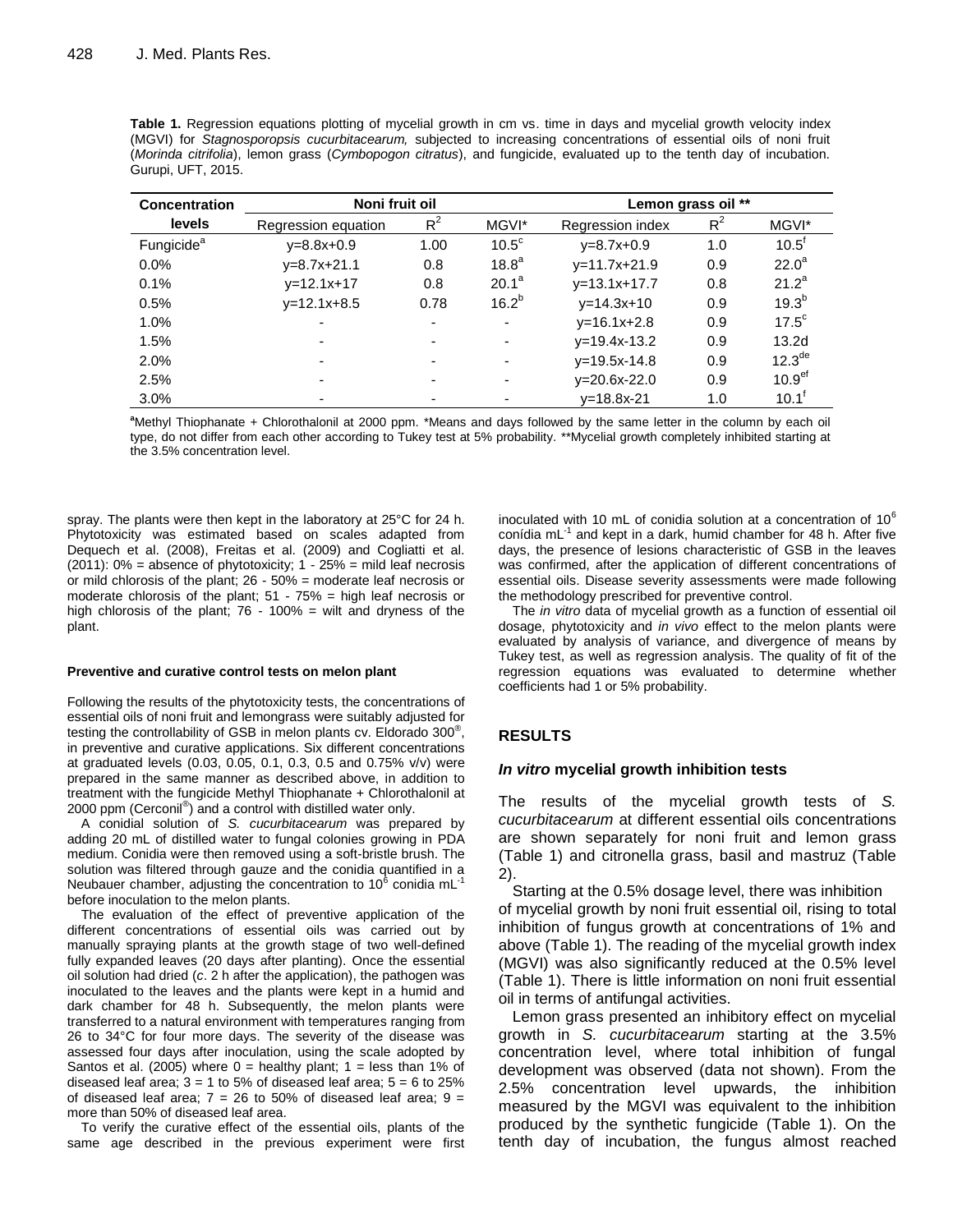**Table 2.** Regression equations plotting of mycelial growth in cm vs. time in days and mycelial growth velocity index (MGVI) for *Stagnosporopsis cucurbitacearum* subjected to 12 concentration levels of the essential oils of citronela grass (*Cymbopogon nardus*), basil (*Ocimum basilicum*) mastruz (*Chenopodium ambrosioides*), and fungicide, evaluated up to the tenth day of incubation. Gurupi, UFT, 2015.

| <b>Concentration</b>   | Citronella grass oil       |       |                   | <b>Basil leaf oil</b>         |       |                     | Mastruz leaf oil              |       |                    |
|------------------------|----------------------------|-------|-------------------|-------------------------------|-------|---------------------|-------------------------------|-------|--------------------|
| <b>Levels</b>          | <b>Regression Equation</b> | $R^2$ | <b>MGVI*</b>      | Regression<br><b>Equation</b> | $R^2$ | <b>MGVI*</b>        | Regression<br><b>Equation</b> | $R^2$ | <b>MGVI*</b>       |
| Fungicide <sup>a</sup> | $v = 8.8x + 0.9$           | 1.1   | $10.5^{\circ}$    | $v = 8.8x + 0.9$              | 1.0   | 10.5 <sub>q</sub>   | $v = 8.8x + 0.9$              | 1.0   | $10.5^{\circ}$     |
| $0.0\%$                | $v=12.2x+22$               | 0.8   | $22.2^a$          | $v=11.3x+26.2$                | 0.7   | 23.2a               | $v = 11.9x + 16.7$            | 0.9   | $20.0^a$           |
| 0.1%                   | $v=11.6x+21.6$             | 0.8   | $21.7^a$          | $v=11.0x+26.5$                | 0.8   | 23.4a               | $y=11.7x+17.8$                | 0.9   | 20.3 <sup>a</sup>  |
| 0.5%                   | $v=12.7x+15.1$             | 0.9   | 20.3 <sup>a</sup> | $v=12.2x+20.2$                | 0.9   | 21.9ab              | $v=12.0x+17.1$                | 0.9   | $20.4^a$           |
| 1.0%                   | $v=16.1x-1.0$              | 1.0   | $16.7^{b}$        | $v=11.7x+18.2$                | 0.9   | 20.3 <sub>b</sub>   | $v=12.1x+17.9$                | 0.6   | 20.7 <sup>a</sup>  |
| 1.5%                   | $v = 15.2x - 1.1$          | 1.0   | $16.2^{b}$        | $v = 13.9x + 11$              | 0.9   | 19.9 <sub>bc</sub>  | $y=11.9x+17.0$                | 0.9   | $20.3^a$           |
| 2.0%                   | $v = 15.9x - 6.1$          | 1.0   | 15.0 <sup>b</sup> | $v = 11.9x + 10.0$            | 0.9   | 17.1cd              | $v=12.9x+14.1$                | 0.9   | $20.2^a$           |
| 2.5%                   | $v = 15.7x - 6.8$          | 1.0   | $14.4^{b}$        | $v = 15.0x - 1.2$             | 1.0   | 15.8de              | $v=13.8x+12.3$                | 0.9   | 19.8 <sup>ab</sup> |
| 3.0%                   | $v=15.6x-19.5$             | 1.0   | $9.1^\circ$       | $v=14.5x+1.0$                 | 1.0   | 16.0de              | $v=12.9x+12.9$                | 0.9   | $17.3^{ab}$        |
| 3.5%                   | $v=15.4x-20.4$             | 0.9   | $8.9^\circ$       | $v=15.2x-3.4$                 | 1.0   | 15.0 <sub>def</sub> | $V = 14.3x + 7.8$             | 0.9   | $18.6^{ab}$        |
| 4.0%                   | $v=12.9x-21.2$             | 0.9   | 6.3 <sup>d</sup>  | $V = 14.1x - 3.4$             | 1.0   | 14.4def             | $v = 14.5x + 5.4$             | 0.9   | $17.5^{ab}$        |
| 4.5%                   | $y=10.4x-16.5$             | 0.9   | 5.0 <sup>de</sup> | $v = 14.9x - 10.0$            | 1.0   | 12.5fq              | $v = 14.9x + 3.6$             | 1.0   | 17.6 <sup>ab</sup> |
| 5.0%                   | $v = 6.5x - 9.6$           | 1.0   | $3.1^\circ$       | $v = 15.8x - 9.4$             | 1.0   | 13.5ef              | $v=14.3x+2.1$                 | 1.0   | $16.2^{b}$         |

\*Means followed by the same letter in the column by each oil type do not differ from each other according to Tukey test at 5% probability. **<sup>a</sup>**Methyl Thiophanate + Chlorotalonil at 2000 ppm.

maximum mycelial growth (73 mm) irrespective of concentration level, except for the concentration of 3.0% lemon grass with a diameter of 67.2 mm. Only the synthetic fungicide was able to significantly reduce the development of fungus, with mycelial growth of 45.2 mm by the tenth day.

The essential oils effects of citronella grass, basil and mastruz on the mycelial growth of *S. cucurbitacearum* are presented in Table 2. On the tenth day of the evaluation, Citronella grass oil caused the lowest mycelial growth (23.0 mm) and MGVI (3.1) at a concentration level of 5.0%. Basil and mastruz did not control fungus growth satisfactorily.

# **Chemical constituents of essential oils**

The qualitative and quantitative analyzes of the components present in noni fruit and lemongrass oils are presented in Table 3. The analyses showed the presence of octanoic acid, also called caprylic acid, as the major component of noni essential oil (82.24%), followed by hexanoic acid (caproic acid, 8.26%). Liu et al. (2008), reported high inhibitive capacity of mycelial growth for both caprylic and caproic acids on *Alternaria solani, Colletotrichum lagenarium, Fusarium oxysporum f. sp. cucumerinum* and *Fusarium oxysporum f. sp. lycopersici*, as well as the inhibition of spore germination.

The major components of lemongrass essential oil were geranial (41.46%) and neral (32.43%) which were also detected in the essential oil of *Lippia rehmannii* by Linde et al. (2010), which, in similar concentrations, showed inhibition of the growth of hyphae of *Fusarium oxysporum* and *Rhizoctonia solani*, important plant pathogens. Thus, the origin of the geranial and neral compounds from botanical species of different families did not alter their fungistatic effect.

# **Phytotoxicity of essential oils to the melon plant**

Phytotoxicity tests were performed with the essential oils of noni and lemon grass, since they presented the best results in the *in vitro* tests (Figure 1). Noni fruit essential oil caused phytotoxicity right from the initial concentration level of 0.1%. However, at this concentration level, the damage was minimal, with 1 to 25% of the leaves presenting mild chlorosis and slight necrosis. Lemon grass essential oil caused phytotoxicity at a concentration level of 0.5% to the melon plant. However, at concentration levels in excess of 1.0%, there was increasing phytotoxic symptoms (chlorosis and necrosis).

# **Evaluation of preventive and curative controls in melon plant**

Both essential oils of noni fruit and lemongrass were efficient in preventive applications only, giving rise to major reductions in the severity of GSB (Table 4), and the concentration levels of 0.03, 0.05, 0.1 and 0.3% for the two essential oils were efficient in controlling the disease.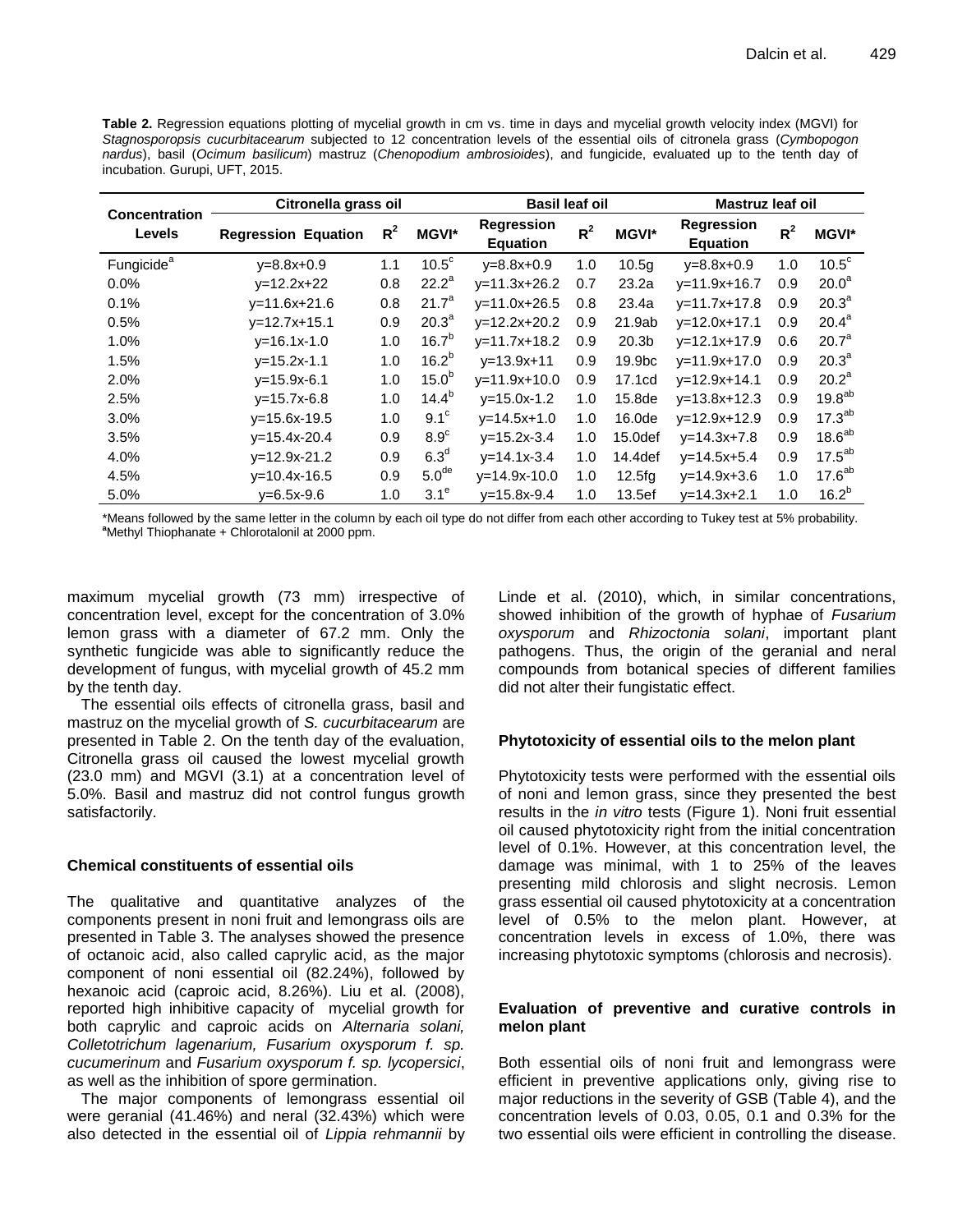|                                | <b>Retention Index**</b> | $(\%)$ |  |
|--------------------------------|--------------------------|--------|--|
| <b>Constituents</b>            | Noni                     |        |  |
| 3-Methyl-3-butenyl-1-acetate   | 888                      | -*     |  |
| 2-Heptanone                    | 897                      |        |  |
| Methyl Hexanoate               | 922                      |        |  |
| Hexanoic Acid                  | 987                      | 8.26   |  |
| <b>Ethyl Hetanoate</b>         | 999                      | 2.48   |  |
| Methyl octanoate               | 1123                     |        |  |
| Octanoic Acid                  | 1177                     | 82.24  |  |
| Ethyl octanoate                | 1196                     |        |  |
| <b>Isopentyl Hexanoate</b>     | 1259                     | 1.60   |  |
| 3-Methyl-2-butenyl Hexanoate   | 1292                     |        |  |
| 3-Methylbutyl octanoate        | 1457                     | 4.25   |  |
| 3-Methylbutyl-2-enyl octanoate | 1489                     |        |  |
| Cymbopogon citratus            |                          |        |  |
| Mircene                        | 986                      | 9,73   |  |
| $(Z)-\beta$ -Oxime             | 1020                     | 0,32   |  |
| (E)-β-Oxygen                   | 1029                     | 0,16   |  |
| Linalol                        | 1074                     | 1,64   |  |
| Neral                          | 1209                     | 32,43  |  |
| Geraniol                       | 1220                     | 4,52   |  |
| Geranial                       | 1239                     | 41,46  |  |
| 2-Undecanone                   | 1359                     | 0,35   |  |
| Geranyl acetate                | 1443                     | 0,42   |  |
| E-Caryofylene                  | 1641                     | 0,17   |  |
| Others                         |                          | 8.8    |  |

**Table 3.** Relative percentages (% area), obtained by Gas Chromatography, coupled to a Mass Spectrometry Detector, of the constituents of essential oils. Gurupi-TO, 2015.

\*Not quantified (values < 0,05). \*\*The retention index is a component of a number, obtained by interpolation, relating the retention time of a component under study to the retention time of two patterns (generally hydrocarbonates) eluted before and after the peak in interest (Inczedy et al., 1998).

**Table 4.** Severity of gummy stem blight in melon plant as a function of preventive and curative application of different concentrations of the essential oils of noni fruit (*Morinda citrifolia*) and lemon grass (*Cymbopogon citratus*). Gurupi-TO, 2015.

|                        | <b>Concentration/Severity (%age Diseased Foliar Area)</b> |                   |                   |                   |            |  |  |
|------------------------|-----------------------------------------------------------|-------------------|-------------------|-------------------|------------|--|--|
| <b>Treatment</b>       | 0%                                                        | 0.03%             | 0.05%             | 0.1%              | 0.3%       |  |  |
| Noni preventive        | $75.5^{a*}$                                               | $4.88^{b}$        | 8.63 <sup>b</sup> | $4.88^{b}$        | $6.13^{b}$ |  |  |
| Noni curative          | $75.5^a$                                                  | $75.5^a$          | $75.5^a$          | $75.5^a$          | $66.1^a$   |  |  |
| Lemon grass preventive | $75.5^a$                                                  | 5.50 <sup>b</sup> | $1.75^{b}$        | 3.00 <sup>b</sup> | $1.75^{b}$ |  |  |
| Lemon grass curative   | $75.5^{\circ}$                                            | $75.5^a$          | $75.5^a$          | $75.5^a$          | $75.5^a$   |  |  |

\*Means followed by the same letter in the column do not differ from each other according to Tukey test at 5% probability.

Concentrations of 0.5 and 0.75% were also tested; however, these levels were found to provoke a high degree of phytotoxicity in plants.

The curative application was not efficient in disease control and, therefore, is not recommended for GSB management.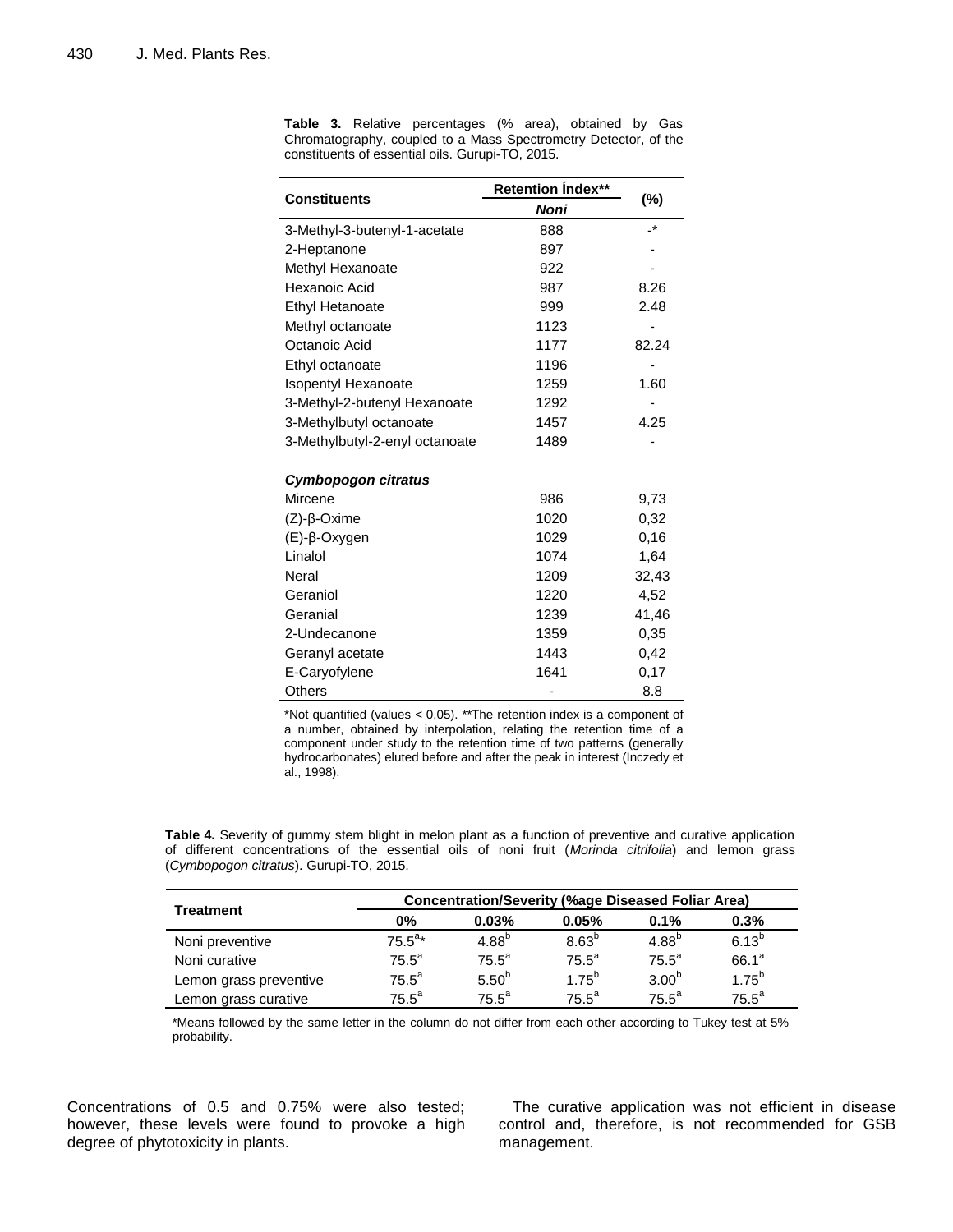

**Figure 1.** Percentage of foliar area damaged (phytotoxicity) as a function of different concentration levels of two essential oils of noni fruit (*Morinda citrifolia*) and lemon grass (*Cymbopogon citratus*) in melon plant.

# **DISCUSSION**

## *In vitro* **essays**

There are reports relative to the use of juice from noni fruits to treat diabetes, diarrhea, pain, hypertension, arthritis, stress and cancer. More than 160 chemical constituents present in noni fruit juice have been identified, including asperuloside, scopolamine and antraquinones, as well as vitamins and several amino acids (Franchi et al., 2008). However, so far, the effect of noni extract on the causative agent of GSB is yet to be investigated.

Sarmento-Brum et al. (2014) found mycelial growth of *D. bryoniae* (= *S. cucurbitacearum*) of 22.4 mm at ten days of incubation at a concentration of 0.15% of citronella grass essential oil. Seixas et al. (2012) also reported that citronella grass essential oil showed higher inhibition "*in vitro*" of the causative agent of GSB than the other essential oils. However, these results were not confirmed by the present study. The essential oils from basil and mastruz had no fungitoxic potential at ten days of incubation, though there was some delay on the growth rate of hyphae, as measured by MGVI (mainly basil essential oil).

# **Phytotoxicity**

The phytotoxicity test determines the dosage that is

effective for controlling the disease, whist sparing the plant host of damage. Thus, an essential oil efficient in controlling such a disease may be inadequate for use, due to the intolerance of plants to the chemical constituents present in the oil, even in low concentrations. Silva et al. (2012) did not observed lemon grass phytotoxicity to lettuce (*Lactuca sativa*) after application at concentration <1.0%. The evaluation of phytotoxicity is an important both at field level as well as in post-harvest too. Oliveira Junior et al. (2013) used essential oil of redfish, *Schinus terebinthifolius*, at a concentration level of 0.5% (v/v) in papaya fruit, to test protection against *Colletotrichum gloeosporioides*. Despite the promising "*in vitro"* response, the oil cannot be recommended due to the high levels of phytotoxicity to the fruit which make it unfit for marketing.

# *In vivo* **essays**

Perini et al. (2011) have also observed similar results with those obtained in the present study, evidencing the superiority of preventive over curative control in rice blast control. Another result that proves the efficiency of the essential oils effect against pathogenic fungi was developed by Tomazoni et al. (2017), which obtained control of Alternaria in tomato plants, both in preventive and curative treatment. These results demonstrate that the efficiency of the application type varies according to